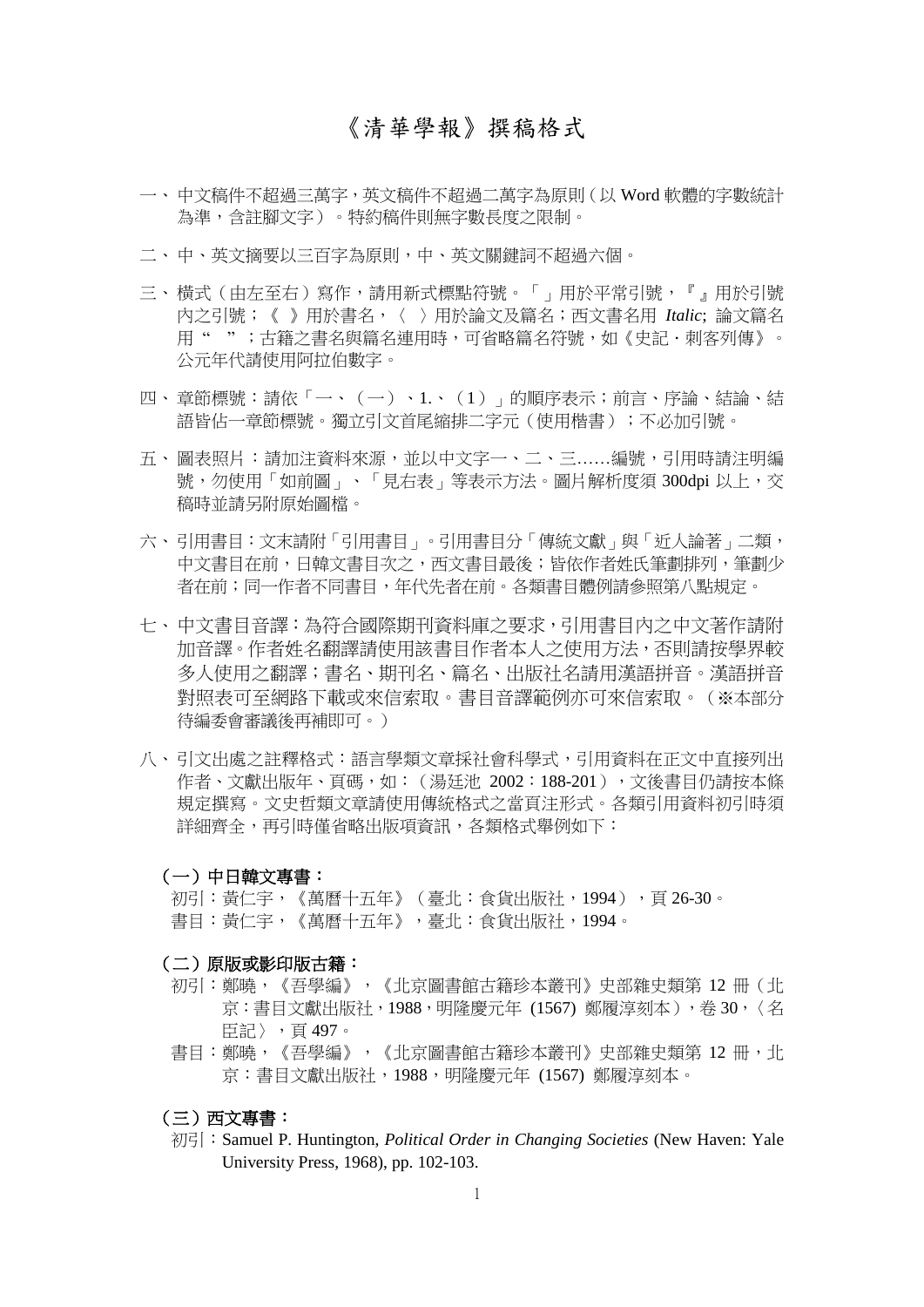- 書目:Huntington, Samuel P. *Political Order in Changing Societies*. New Haven: Yale University Press, 1968.
- (四)譯著:
- 初引:子安宣邦著,趙京華譯,《東亞論:日本現代思想批判》(長春:吉林人民 出版社, 2004), 頁 100-102。
- 書目:子安宣邦著,趙京華譯,《東亞論:日本現代思想批判》,長春:吉林人民 出版社,2004。
- (五)中日韓文論文:
- 初引:黃一農,〈中國科技史研究的新挑戰〉,《新史學》,14.4(臺北:2003), 頁 157-176。
- 書目:黃一農,〈中國科技史研究的新挑戰〉,《新史學》,14.4,臺北:2003, 頁 157-176。

## (六)西文論文:

- 初引:Chong Kim-chong, "Xunzi and the Essentialist Mode of Thinking on Human Nature," *Journal of Chinese Philosophy*, 35.1(2008), pp. 63-78.
- 書目: Chong Kim-chong. "Xunzi and the Essentialist Mode of Thinking on Human Nature," *Journal of Chinese Philosophy*, 35.1, 2008, pp. 63-78.
- (七)論文集論文:
- 初引:林慶彰,〈黃道周的儒行集傳及其時代意義〉,收入林慶彰、蔣秋華編,《明 代經學國際研討會論文集》(臺北:中央研究院中國文哲研究所籌備處, 1996),頁 411-430。
- 書目:林慶彰,〈黃道周的儒行集傳及其時代意義〉,收入林慶彰、蔣秋華編,《明 代經學國際研討會論文集》,臺北:中央研究院中國文哲研究所籌備處, 1996,頁411-430。

#### (八)西文論文集論文:

- 初引:Wong Kwan S., "Hsiang Yüan-pien and Suchou Artists," in Li Chu-tsing (ed.), *Artists and Patrons: Some Social and Economic Aspects of Chinese Painting* (Seattle: University of Washington Press, 1989), pp. 155-158.
- 書目: Wong Kwan S. "Hsiang Yüan-pien and Suchou Artists," in Li Chu-tsing (ed.), *Artists and Patrons: Some Social and Economic Aspects of Chinese Painting.*  Seattle: University of Washington Press, 1989, pp. 155-158.
- (九)學位論文:
- 初引:郭啟傳,《太初之道:聖在世界秩序的展開》(新竹:國立清華大學中文所 博士論文, 2001), 百205。
- 書目:郭啟傳,《太初之道:聖在世界秩序的展開》,新竹:國立清華大學中文所 博士論文,2001。

## (十)西文學位論文:

- 初引: Martin Honcoop, "Dynamic Excursions on Weak Islands," Ph.D. Dissertation (Leiden: Leiden University, 1998).
- 書目: Honcoop, Martin. "Dynamic Excursions on Weak Islands," Ph.D. Dissertation, Leiden: Leiden University, 1998.